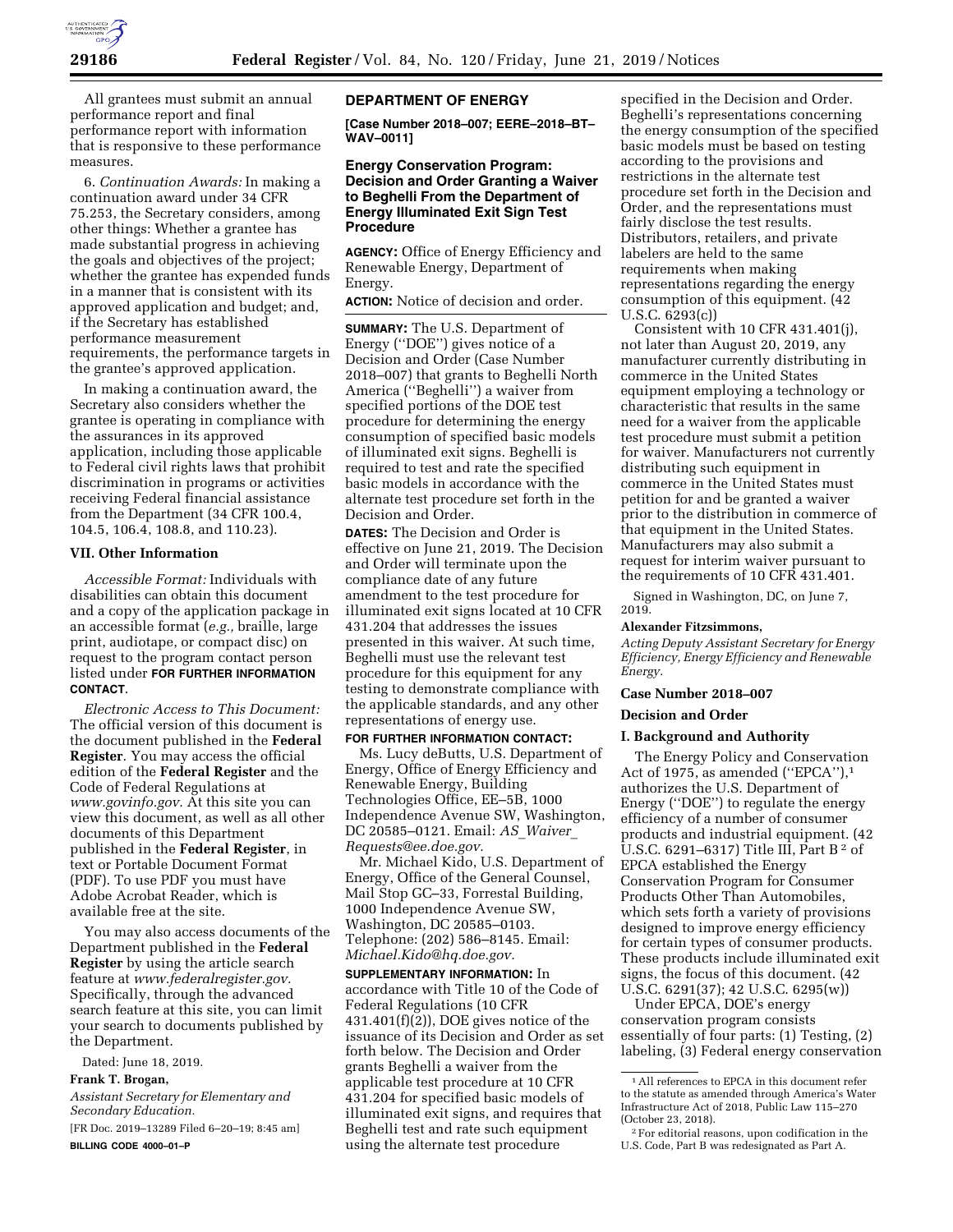standards, and (4) certification and enforcement procedures. Relevant provisions of EPCA include definitions (42 U.S.C. 6291), energy conservation standards (42 U.S.C. 6295), test procedures (42 U.S.C. 6293), labeling provisions (42 U.S.C. 6294), and the authority to require information and reports from manufacturers (42 U.S.C. 6296).

The Federal testing requirements consist of test procedures that manufacturers of covered products must use as the basis for: (1) Certifying to DOE that their products comply with the applicable energy conservation standards adopted pursuant to EPCA (42 U.S.C. 6295(s)), and (2) making representations about the efficiency of that product (42 U.S.C. 6293(c)). Similarly, DOE must use these test procedures to determine whether the product complies with relevant standards promulgated under EPCA. (42 U.S.C. 6295(s))

Under 42 U.S.C. 6293, EPCA sets forth the criteria and procedures DOE is required to follow when prescribing or amending test procedures for covered products. EPCA requires that any test procedures prescribed or amended under this section must be reasonably designed to produce test results which reflect energy efficiency, energy use or estimated annual operating cost of a covered product during a representative average use cycle or period of use and requires that test procedures not be unduly burdensome to conduct. (42 U.S.C. 6293(b)(3)) The test procedure for illuminated exit signs is contained in the Code of Federal Regulations (''CFR'') at 10 CFR 431.204, ''Uniform test method for the measurement of energy consumption of illuminated exit signs."<sup>3</sup>

Under 10 CFR 431.401, any interested person may submit a petition for waiver from DOE's test procedure requirements. DOE will grant a waiver from the test procedure requirements if DOE determines either that the basic model for which the waiver was requested contains a design characteristic that prevents testing of the basic model according to the prescribed test procedures, or that the prescribed test procedures evaluate the basic model in a manner so unrepresentative of its true energy consumption characteristics

as to provide materially inaccurate comparative data. 10 CFR 431.401(f)(2). DOE may grant the waiver subject to conditions, including adherence to alternate test procedures. *Id.* 

# **II. Beghelli's Petition for Waiver: Assertions and Determinations**

By letter with attachment dated June 26, 2018, Beghelli filed a petition for waiver from the illuminated exit sign test procedure set forth in 10 CFR 431.204. (Beghelli, No. 1 at pp. 1–6) 4 Beghelli requested a waiver for basic models that provide the dual function of exit signage and lighting for emergency egress (combination illuminated exit signs) 5, stating that the battery used in combination illuminated exit signs requires a substantially larger capacity to provide a minimum of 90 minutes of egress lighting, as required by safety codes. Beghelli further stated that it is not feasible to separate the power measurement associated with the exit signage and the egress lighting because a single battery and charging circuit supplies power for both functions.

As an alternate to the test procedure currently in place at 10 CFR 431.204, Beghelli requested that it be permitted to determine the power consumption for its combination illuminated exit signs using the following procedure:

1. Measure AC input power of the complete unit of combination illuminated exit sign with a fully charged battery.

2. Measure the DC output voltage and current to the light source of the unit.

3. Calculate the AC power consumption of the light source of the unit by applying a power factor correction of 30 percent as worst-case scenario. (Beghelli asserted that it arrived at this value based on its view that the circuitry design would not produce a loss exceeding 30 percent.)

4. If needed, calculate the stand-by power for the unit when the battery is fully charged using the following equation: Stand-by Power = Input Power  $(from Item 1) - Power of Basic Exist$ Sign Light Source (from Item 3).

On February 6, 2019, DOE published a notice announcing its receipt of the

petition for waiver. 84 FR 2194 (''Notice of Petition for Waiver''). In the Notice of Petition for Waiver, DOE reviewed the alternate test procedure suggested by Beghelli. The suggested alternate procedure would measure the output power of the exit sign and apply conversion losses to back-calculate the input power to the exit sign. This approach would require assumptions that would likely result in an uncertainty of measured values. Beghelli contended that the input to output power conversion losses of all basic models under consideration would not exceed 30 percent. However, Beghelli's petition did not provide a sufficient basis for the 30-percent value. With the differences in battery types and sizes used in the various basic models addressed by the waiver request, it was not evident from the petition that the 30-percent value would apply across all the basic models of illuminated exit sign models identified in Beghelli's petition. Additionally, as DOE explained in the Notice of Petition for Waiver, it was unclear from the limited information provided by Beghelli in its petition whether the measurement of the DC output voltage and current measurement in Beghelli's suggested alternative testing method would result in a power measurement that could only be attributable to the light sources of the exit sign, without resorting to additional steps such as cutting wires or otherwise modifying the equipment's circuitry. 84 FR 2194, 2195. Accordingly, in light of the uncertainty regarding the basis for Beghelli's assumptions and the absence of any clarifying supplemental information from the company in support of those assumptions, DOE initially determined in its Notice of Petition for Waiver that the alternative test procedure suggested by Beghelli (*i.e.,* to use the estimated conversion losses in conjunction with a measurement for which it is uncertain whether the power consumption of the light source(s) of the exit sign is isolated) would not likely accurately calculate the combination illuminated exit sign input power demand of the affected basic models. 84 FR 2194, 2195–2196.

As an alternate to Beghelli's suggested approach, in the Notice of Petition for Waiver, DOE proposed that the company apply an alternate testing method that would not require application of conversion losses and, instead, would rely on a more direct measurement of the input power consumption attributable to the light source(s) of the exit sign. 84 FR 2194, 2195. Under this alternate test

<sup>3</sup>Although illuminated exit signs are covered products pursuant to EPCA, as a matter of administrative convenience and to minimize confusion among interested parties, DOE adopted illuminated exit sign provisions into subpart L of 10 CFR part 431 (the portion of DOE's regulations dealing with commercial and industrial equipment) because typically businesses, rather than individuals, purchase them. 70 FR 60407, 60409 (Oct. 18, 2005).

<sup>4</sup>A notation in this form provides a reference for information that is in the docket for this test procedure waiver (Docket No. EERE–2018–BT– WAV–0011) (available at *[https://](https://www.regulations.gov/document?D=EERE-2018-BT-WAV-0011-0001) [www.regulations.gov/document?D=EERE-2018-BT-](https://www.regulations.gov/document?D=EERE-2018-BT-WAV-0011-0001)[WAV-0011-0001](https://www.regulations.gov/document?D=EERE-2018-BT-WAV-0011-0001)*) This notation indicates that the statement preceding the reference is document number 1 in the docket and appears at pages 2–4 of that document.

<sup>5</sup> DOE uses the term ''combination illuminated exit sign'' in this notice to mean an illuminated exit sign that includes or is packaged with (1) at least one auxiliary feature and (2) a battery electrically connected to the illumination source for the face.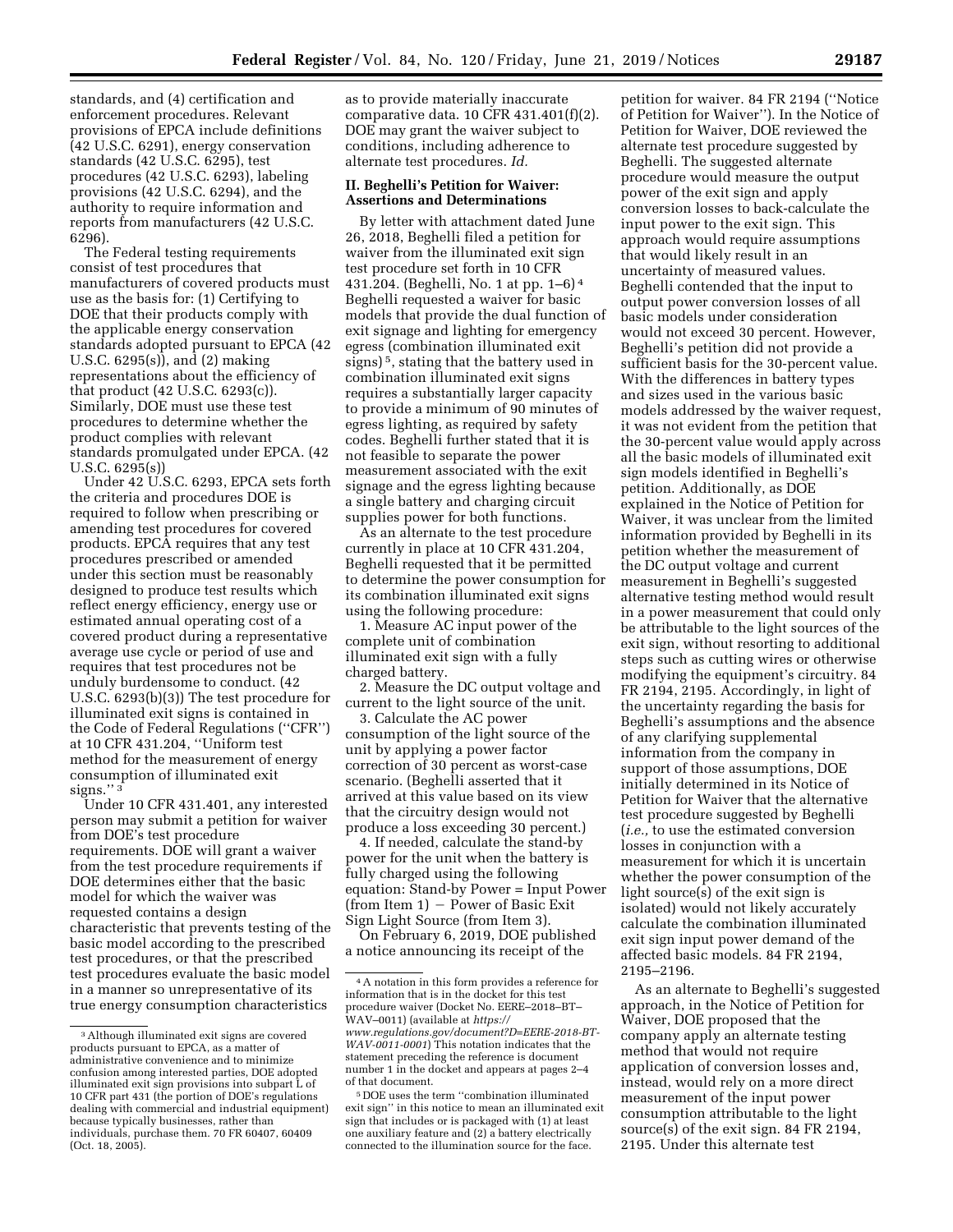procedure, the manufacturer would determine the input power demand of a unit of the basic model by testing an equivalent 6 unit of a non-combination illuminated exit sign. This approach is similar to an alternate test procedure approved by DOE for use in the waiver granted to Acuity Brands Lighting Inc. for similar equipment. 83 FR 11740  $(March 16, 2018).$ 

In the Notice of Petition for Waiver, DOE also solicited comments from interested parties on all aspects of the petition and Beghelli's suggested alternate method as well as DOE's proposed alternate method. 84 FR 2194, 2196. DOE received no comments in response to the Notice of Petition for Waiver.

For the reasons explained here and in the Notice of Petition for Waiver, absent a waiver, the basic models identified by Beghelli in its petition cannot be tested and rated for energy consumption on a basis representative of their true energy consumption characteristics. DOE has reviewed the recommended procedure suggested by Beghelli and concludes that it will not allow for the accurate measurement of the energy use of the combination illuminated exit sign, while alleviating the testing problems associated with Beghelli's implementation of DOE's applicable illuminated exit sign test procedure for the specified basic models. No comment or additional information was received in response to the Notice of Petition for Waiver. As such, for the reasons discussed, the following main issues with Beghelli's alternative test procedure remain unresolved: (1) Assumptions of conversion losses and (2) no non-destructive method of isolating the power consumption to the light source(s) of the exit sign.

Based on DOE's review of product specification sheets of the basic models for which Beghelli seeks a waiver, it appears that there are units of noncombination illuminated exit signs equivalent to units of these basic models. Thus, DOE is requiring that Beghelli test and rate specified

combination illuminated exit sign basic models according to the alternate test procedure involving testing units of equivalent non-combination illuminated exit signs. Using this method, for each combination illuminated exit sign unit selected, Beghelli must assign the measured input power demand of a separate corresponding equivalent noncombination unit. For example, if DOE regulations require testing of two units, Beghelli must identify and measure the input power demand of two equivalent non-combination units, and assign the measured input power of each unit to each of the two combination units, respectively. In those instances where only a single, non-combination unit is available, Beghelli would be required to measure the input power demand of that single unit and assign the measured input power to the combination unit. See generally 10 CFR 429.48(a) and 10 CFR 429.11(b)(2).

The alternate test procedure provided by DOE and specified in this Decision and Order is substantively the same as that detailed in the Notice of Petition for Waiver.

This Decision and Order applies only to the basic models listed and does not extend to any other basic models. DOE evaluates and grants waivers for only those basic models specifically set out in the petition, not future models that may be manufactured by the petitioner.

Beghelli may request that the scope of this waiver be extended to include additional basic models that employ the same technology as those listed in this waiver. 10 CFR 431.401(g). Beghelli may also submit another petition for waiver from the test procedure for additional basic models that employ a different technology and meet the criteria for test procedure waivers. 10 CFR 431.401(a)(1).

DOE notes that it may modify or rescind the waiver at any time upon DOE's determination that the factual basis underlying the petition for waiver is incorrect, or upon a determination that the results from the alternate test procedure are unrepresentative of the

basic models' true energy consumption characteristics. 10 CFR 431.401(k)(1). Likewise, Beghelli may request that DOE rescind or modify the waiver if the company discovers an error in the information provided to DOE as part of its petition, determines that the waiver is no longer needed, or for other appropriate reasons. 10 CFR  $431.401(k)(2)$ . As set forth above, the test procedure specified in this Decision and Order is not the same as the test procedure offered by Beghelli. If Beghelli believes that the alternate test method it suggested provides representative results and is less burdensome than the test method required by this Decision and Order, Beghelli may submit a request for modification under 10 CFR 431.401(k)(2) that addresses the concerns that DOE has specified with that procedure. Beghelli may also submit another less burdensome alternative test procedure not expressly considered in this notice under the same provision.

## **III. Consultations With Other Agencies**

DOE consulted with the Federal Trade Commission (''FTC'') staff concerning Beghelli's petition for waiver. The FTC staff did not have any objections to DOE granting a waiver to Beghelli for the specified basic models.

### **IV. Order**

After careful consideration of all the material submitted by Beghelli, the various public-facing materials (*e.g.,*  marketing materials, product specification sheets, and installation manuals) for the units identified in the petition, in this matter, it is *ordered*  that:

(1) Beghelli must, as of the date of publication of this Order in the **Federal Register**, test and rate the following RBO–C combination illuminated exit sign basic models with the alternate test procedure as set forth in paragraph (2) of this Order:

| Brand name | Basic model No. |
|------------|-----------------|
|            |                 |
|            |                 |
|            |                 |
|            |                 |
|            |                 |
|            |                 |
|            |                 |
|            |                 |
|            |                 |

 $^{\rm 6}$  A unit of a non-combination illuminated exit sign is equivalent only if it consists entirely of electricity-consuming components identical to all of

those of the unit of the combination illuminated exit sign basic model, but does not include any

auxiliary features, and contains an electricallyconnected battery.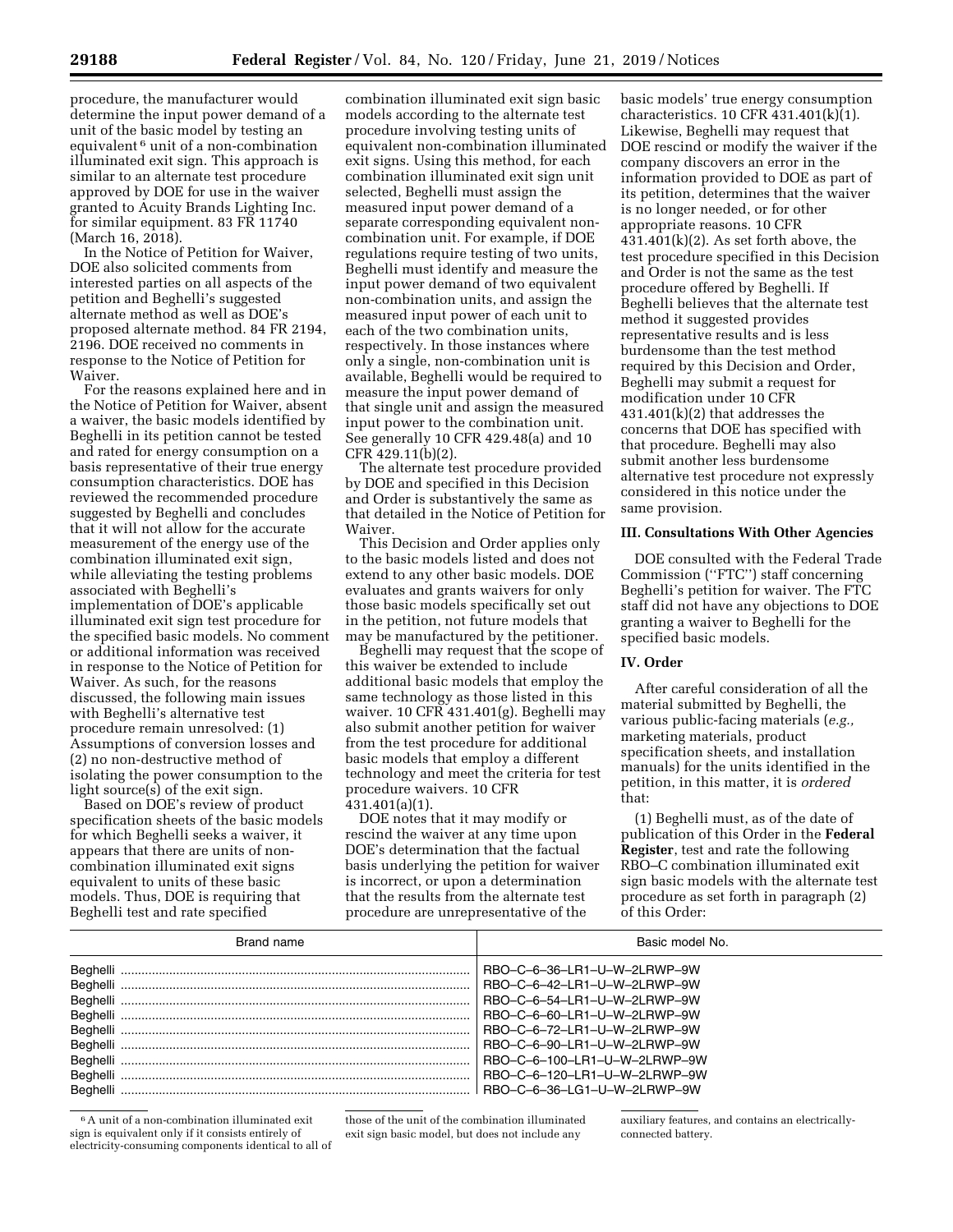| <b>Brand name</b> | Basic model No.                                                 |
|-------------------|-----------------------------------------------------------------|
|                   | RBO-C-6-42-LG1-U-W-2LRWP-9W                                     |
|                   | RBO-C-6-54-LG1-U-W-2LRWP-9W                                     |
|                   | RBO-C-6-60-LG1-U-W-2LRWP-9W                                     |
|                   | RBO-C-6-72-LG1-U-W-2LRWP-9W                                     |
|                   | RBO-C-6-90-LG1-U-W-2LRWP-9W                                     |
|                   | RBO-C-6-100-LG1-U-W-2LRWP-9W<br>RBO-C-6-120-LG1-U-W-2LRWP-9W    |
|                   | RBO-C-12-36-LR1-U-W-2LRWP-9W                                    |
|                   | RBO-C-12-42-LR1-U-W-2LRWP-9W                                    |
|                   | RBO-C-12-60-LR1-U-W-2LRWP-9W                                    |
|                   | RBO-C-12-90-LR1-U-W-2LRWP-9W                                    |
|                   | RBO-C-12-120-LR1-U-W-2LRWP-9W                                   |
|                   | RBO-C-12-130-LR1-U-W-2LRWP-9W<br>RBO-C-12-140-LR1-U-W-2LRWP-9W  |
|                   | RBO-C-12-36-LG1-U-W-2LRWP-9W                                    |
|                   | RBO-C-12-42-LG1-U-W-2LRWP-9W                                    |
|                   | RBO-C-12-60-LG1-U-W-2LRWP-9W                                    |
|                   | RBO-C-12-90-LG1-U-W-2LRWP-9W                                    |
|                   | RBO-C-12-120-LG1-U-W-2LRWP-9W                                   |
|                   | RBO-C-12-130-LG1-U-W-2LRWP-9W<br>RBO-C-12-140-LG1-U-W-2LRWP-9W  |
|                   | RBO-C-6-36-LR1-U-W-2LRWP-18W                                    |
|                   | RBO-C-6-42-LR1-U-W-2LRWP-18W                                    |
|                   | RBO-C-6-54-LR1-U-W-2LRWP-18W                                    |
|                   | RBO-C-6-60-LR1-U-W-2LRWP-18W                                    |
|                   | RBO-C-6-72-LR1-U-W-2LRWP-18W                                    |
|                   | RBO-C-6-90-LR1-U-W-2LRWP-18W<br>RBO-C-6-100-LR1-U-W-2LRWP-18W   |
|                   | RBO-C-6-120-LR1-U-W-2LRWP-18W                                   |
|                   | RBO-C-6-36-LG1-U-W-2LRWP-18W                                    |
|                   | RBO-C-6-42-LG1-U-W-2LRWP-18W                                    |
|                   | RBO-C-6-54-LG1-U-W-2LRWP-18W                                    |
|                   | RBO-C-6-60-LG1-U-W-2LRWP-18W                                    |
|                   | RBO-C-6-72-LG1-U-W-2LRWP-18W<br>RBO-C-6-90-LG1-U-W-2LRWP-18W    |
|                   | RBO-C-6-100-LG1-U-W-2LRWP-18W                                   |
|                   | RBO-C-6-120-LG1-U-W-2LRWP-18W                                   |
|                   | RBO-C-12-36-LR1-U-W-2LRWP-18W                                   |
|                   | RBO-C-12-42-LR1-U-W-2LRWP-18W                                   |
|                   | RBO-C-12-60-LR1-U-W-2LRWP-18W                                   |
|                   | RBO-C-12-90-LR1-U-W-2LRWP-18W<br>RBO-C-12-120-LR1-U-W-2LRWP-18W |
|                   | RBO-C-12-130-LR1-U-W-2LRWP-18W                                  |
|                   | RBO-C-12-140-LR1-U-W-2LRWP-18W                                  |
|                   | RBO-C-12-36-LG1-U-W-2LRWP-18W                                   |
|                   | RBO-C-12-42-LG1-U-W-2LRWP-18W                                   |
|                   | RBO-C-12-60-LG1-U-W-2LRWP-18W                                   |
| Beghelli          | RBO-C-12-90-LG1-U-W-2LRWP-18W<br>RBO-C-12-120-LG1-U-W-2LRWP-18W |
|                   | RBO-C-12-130-LG1-U-W-2LRWP-18W                                  |
|                   | RBO-C-12-140-LG1-U-W-2LRWP-18W                                  |
|                   | RBO-C-6-36-LR1-U-W-2LRWP-8W                                     |
|                   | RBO-C-6-42-LR1-U-W-2LRWP-8W                                     |
|                   | RBO-C-6-54-LR1-U-W-2LRWP-8W                                     |
|                   | RBO-C-6-60-LR1-U-W-2LRWP-8W<br>RBO-C-6-72-LR1-U-W-2LRWP-8W      |
|                   | RBO-C-6-90-LR1-U-W-2LRWP-8W                                     |
|                   | RBO-C-6-100-LR1-U-W-2LRWP-8W                                    |
|                   | RBO-C-6-120-LR1-U-W-2LRWP-8W                                    |
|                   | RBO-C-6-36-LG1-U-W-2LRWP-8W                                     |
|                   | RBO-C-6-42-LG1-U-W-2LRWP-8W                                     |
|                   | RBO-C-6-54-LG1-U-W-2LRWP-8W                                     |
|                   | RBO-C-6-60-LG1-U-W-2LRWP-8W<br>RBO-C-6-72-LG1-U-W-2LRWP-8W      |
|                   | RBO-C-6-90-LG1-U-W-2LRWP-8W                                     |
|                   | RBO-C-6-100-LG1-U-W-2LRWP-8W                                    |
|                   | RBO-C-6-120-LG1-U-W-2LRWP-8W                                    |
|                   | RBO-C-12-36-LR1-U-W-2LRWP-8W                                    |
|                   | RBO-C-12-42-LR1-U-W-2LRWP-8W                                    |
|                   | RBO-C-12-60-LR1-U-W-2LRWP-8W                                    |
|                   | RBO-C-12-90-LR1-U-W-2LRWP-8W<br>RBO-C-12-120-LR1-U-W-2LRWP-8W   |
|                   | RBO-C-12-130-LR1-U-W-2LRWP-8W                                   |
|                   | RBO-C-12-140-LR1-U-W-2LRWP-8W                                   |